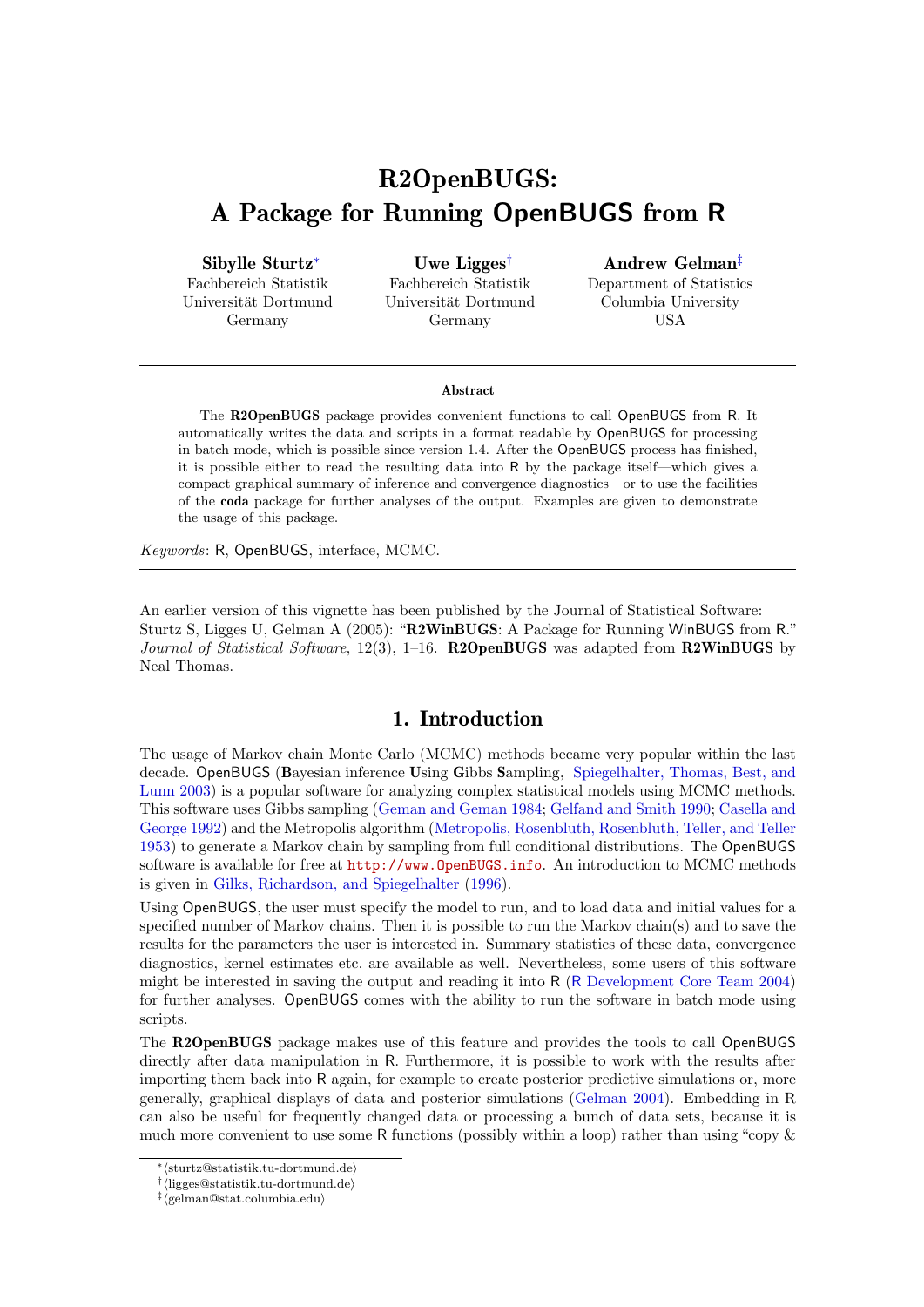paste" to update data in OpenBUGS each time; however difficulties have been encountered in this area because both R and OpenBUGS can lock up RAM in the Windows operating system.

R is a "language for data analysis and graphics" and an open source and freely available statistical software package implementing that language, see <http://www.R-project.org/>. Historically, R is an implementation of the award-winning S language and system [\(Becker and Cham](#page-9-4)[bers 1984;](#page-9-4) [Becker, Chambers, and Wilks 1988;](#page-9-5) [Chambers and Hastie 1992;](#page-9-6) [Chambers 1998\)](#page-9-7). R and R2OpenBUGS are available from *CRAN* (Comprehensive R Archive Network), i.e., [http:](http://CRAN.R-Project.org) [//CRAN.R-Project.org](http://CRAN.R-Project.org) or one of its mirrors. R2OpenBUGS could be ported to the commercial S implementation S-Plus. Minor adaptions would be needed since S-Plus lacks some of R's functions and capabilities. If an internet connection is available, R2OpenBUGS can be installed by typing install.packages("R2OpenBUGS") at the R command prompt. Do not forget to load the package with library("R2OpenBUGS").

The package coda by [Plummer, Best, Cowles, and Vines](#page-10-4) [\(2004\)](#page-10-4) is very useful for the analysis of OpenBUGS' output, the reader might want to install this package as well. The CRAN package boa (Bayesian Output Analysis Program) by [Smith](#page-10-5) [\(2004\)](#page-10-5) has similar aims. JAGS (Just Another Gibbs Sampler) by [Plummer](#page-10-6) [\(2003\)](#page-10-6) is a program for analysis of Bayesian hierarchical models using Gibbs sampling that aims for the same functionality as classic BUGS. JAGS is developed to work closely together with R and the coda package.

In this paper, we give two examples, involving educational testing experiments in schools (cf. Section [2.1\)](#page-1-0), and incidence of childhood leukaemia depending on benzene emissions (cf. Section [2.2\)](#page-1-1). Details on the functions of R2OpenBUGS are given in Section [3.](#page-3-0) These functions automatically write the data and a script in a format readable by OpenBUGS for processing in batch mode, and call OpenBUGS from R. After the OpenBUGS process has finished, it is possible either to read the resulting data into R by the package itself or to use the facilities of the coda package for further analyses of the output. In Section [4,](#page-5-0) we demonstrate how to apply the functions provided by R2OpenBUGS on the examples' data, and how to analyze the output both with package coda and with **R2OpenBUGS**'s methods to plot() and print() the output.

### 2. Examples

In this Section, we introduce two examples which will be continued in Section [4.](#page-5-0)

#### <span id="page-1-0"></span>2.1. Schools data

The Scholastic Aptitude Test (SAT) measures the aptitude of high-schoolers in order to help colleges to make admissions decisions. It is divided into two parts, verbal (SAT-V) and mathematical (SAT-M). Our data comes from the SAT-V (Scholastic Aptitude Test-Verbal) on eight different high schools, from an experiment conducted in the late 1970s. SAT-V is a standard multiple choice test administered by the Educational Testing Service. This Service was interested in the effects of coaching programs for each of the selected schools.

The study included coached and uncoached pupils, about sixty in each of the eight different schools; see [Rubin](#page-10-7) [\(1981\)](#page-10-7). All of them had already taken the PSAT (Preliminary SAT) which results were used as covariates. For each school, the estimated treatment effect and the standard error of the effect estimate are given. These are calculated by an analysis of covariance adjustment appropriate for a completely randomized experiment [\(Rubin 1981\)](#page-10-7). This example was analyzed using a hierarchical normal model in [Rubin](#page-10-7) [\(1981\)](#page-10-7) and [Gelman, Carlin, Stern, and Rubin](#page-9-8) [\(2003,](#page-9-8) Section 5.5).

### <span id="page-1-1"></span>2.2. Leukaemia registration data

Spatial data usually arises on different, non-nesting spatial scales. One example is childhood leukaemia registration data analyzed by [Best, Cockings, Bennett, Wakefield, and Elliott](#page-9-9) [\(2001\)](#page-9-9) using ecologic regression. Data are given for Greater London bounded by the M25 orbital motorway. The data are not available as an example in R2OpenBUGS but we use the example here to illustrate alternative calls to the bugs() function and output analysis using the coda package.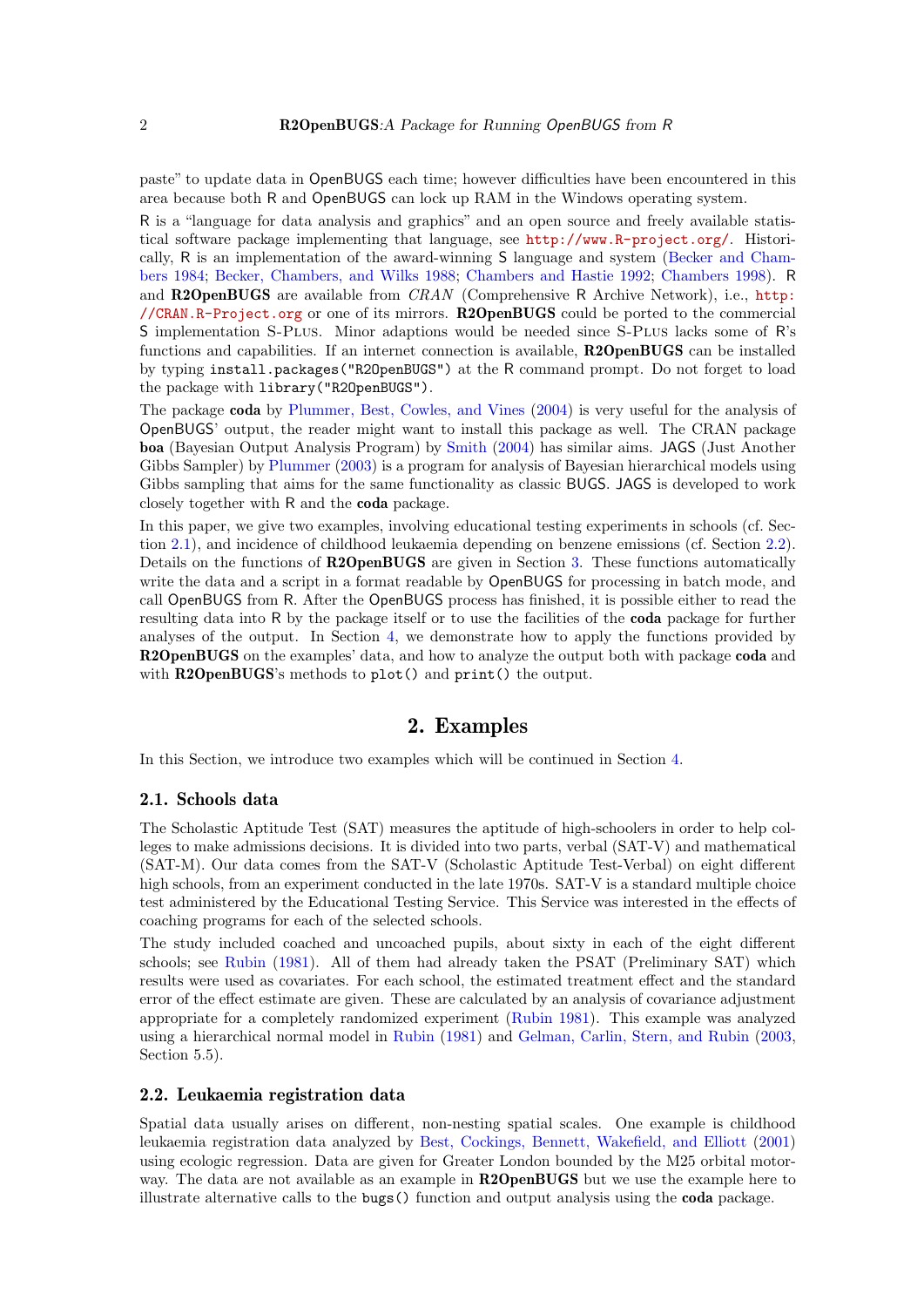

<span id="page-2-0"></span>Figure 1: Observed number of cases of childhood leukaemia in 1985–1996



<span id="page-2-1"></span>Figure 2: Expected number of cases of childhood leukaemia in 1985–1996

The observed number of leukaemia cases among children under 15 years old is given at ward level. Census wards are administrative areas containing approximately 5000 to 10 000 people. Central London is divided into 873 wards. The number of incident cases of leukaemia in children is available from 1985 until 1996 from the Office of National Statistics and the Thames Cancer Registry. A plot of these numbers is given in Figure [1.](#page-2-0)

Additionally, the number of expected cases (cf. Fig. [2\)](#page-2-1) is calculated on the same resolution using population numbers for different age-sex-strata and the national leukaemia rate for the corresponding strata, for details see Best *[et al.](#page-9-9)* [\(2001\)](#page-9-9).

It is assumed that benzene emissions have an effect on the incidence rate of leukaemia. Benzene emission rates are available in tonnes per year from an atmospheric emissions inventory for London [\(Buckingham, Clewley, Hutchinson, Sadler, and Shah 1997\)](#page-9-10) produced by the London Research Centre. They are provided at  $1 \text{km} \times 1 \text{km}$  grid cells, giving 2132 grid cells in total. Their spatial distribution is shown in Figure [3.](#page-3-1)

For further details on the data see Best *[et al.](#page-9-9)* [\(2001\)](#page-9-9).

We model these data by Poisson-Gamma models introduced by [Best, Ickstadt, and Wolpert](#page-9-11) [\(2000\)](#page-9-11) using OpenBUGS. A linking matrix containing information which grid cell belongs to which ward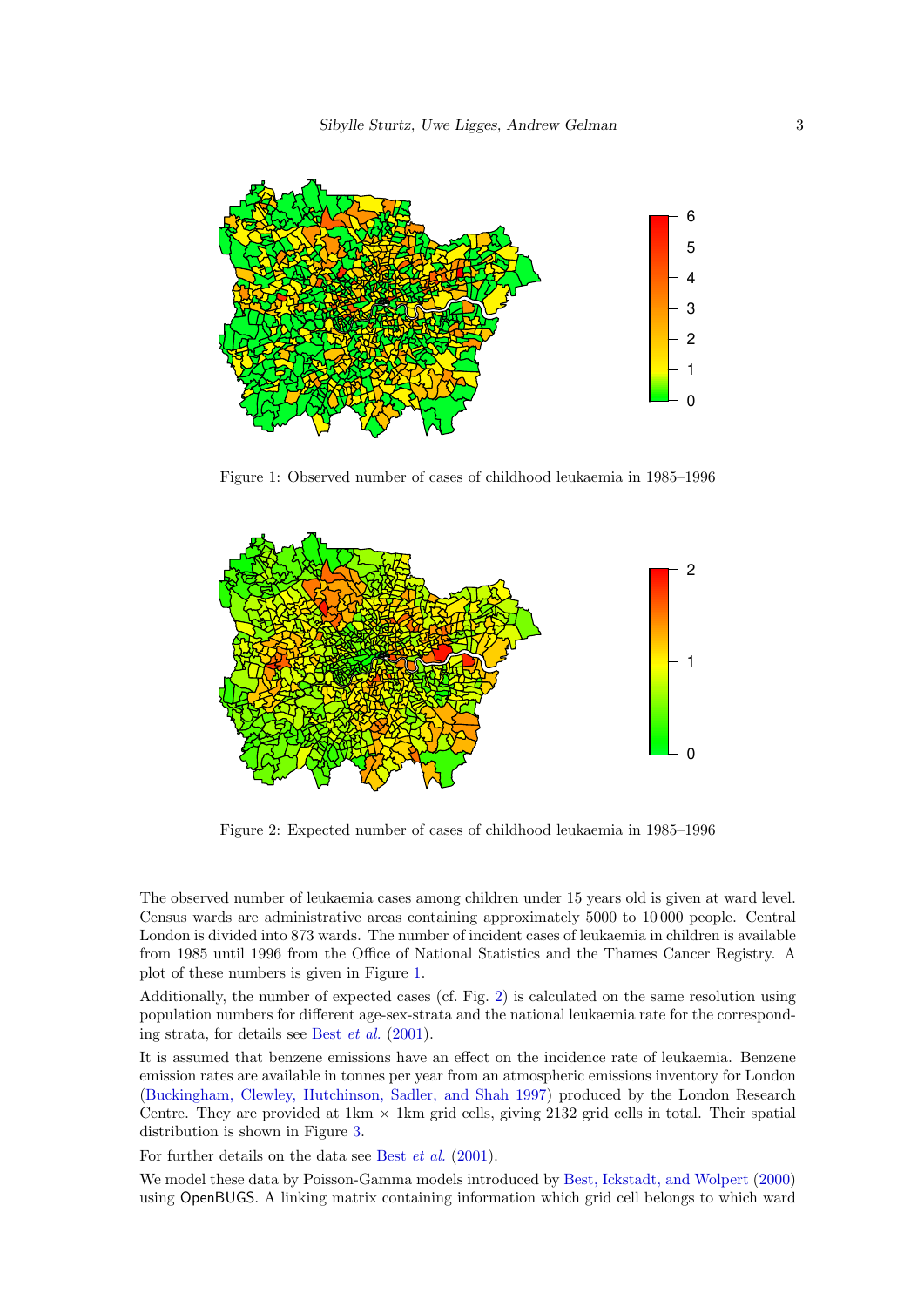

<span id="page-3-1"></span>Figure 3: Benzene emissions in tonnes per year

and to which amount is required. This matrix is calculated using R. Unfortunately, OpenBUGS does not support a list format such as directly produced by R. Therefore, the data must be provided as a matrix with 2132 rows and 873 columns (or vice versa). Most of the entries of this matrix are zeroes, but using dump() to export it from R yields in a file size of 14.2 MB. Unfortunately, opening a file of such size really slows OpenBUGS down, and it was not even possible on some of our PCs. Importing data written by our R2OpenBUGS package does not make any problems using the batch mode, probably due to memory management issues in OpenBUGS.

### 3. Implementation

<span id="page-3-0"></span>The implementation of the R2OpenBUGS package is straightforward. The "main" function bugs() is intended to be called by the user. In principle, it is a wrapper for several other functions called therein step by step as follows:

1. bugs.data.inits() writes the data files 'data.txt', and 'inits1.txt', 'inits2.txt', ... into the working directory. These files will be used by OpenBUGS during batch processing.

In particular, input for OpenBUGS must not exceed a certain number of digits. Moreover, it needs an E instead of an e in scientific notation. Scientific notation is particularly desirable because of the "number of digits" limitation. The default (digits = 5) is to, e.g., reformat the number 123456.789 to 1.23457E+05.

- 2. bugs.script() writes the file 'script.txt' that is used by OpenBUGS for batch processing.
- 3. bugs.run() updates the lengths of the adaptive phases in the WinBUGS registry (using a function bugs.update.settings()), calls WinBUGS, and runs it in batch mode with 'script.txt'.
- 4. bugs.sims() is only called if the argument codaPkg has been set to FALSE (the default). Otherwise bugs() returns the filenames of stored data. These can, for example, be imported by package coda (see the example in Section [4.2,](#page-6-0) page [10\)](#page-6-0), which provides functions for convergence diagnostics, calculation of Monte Carlo estimates, trace plots, and so forth.

The function bugs.sims() reads simulations from OpenBUGS into R (not necessarily called by bugs() itself), formats them, monitors convergence, performs convergence checks, and computes medians and quantiles. It also prepares the output for bugs() itself.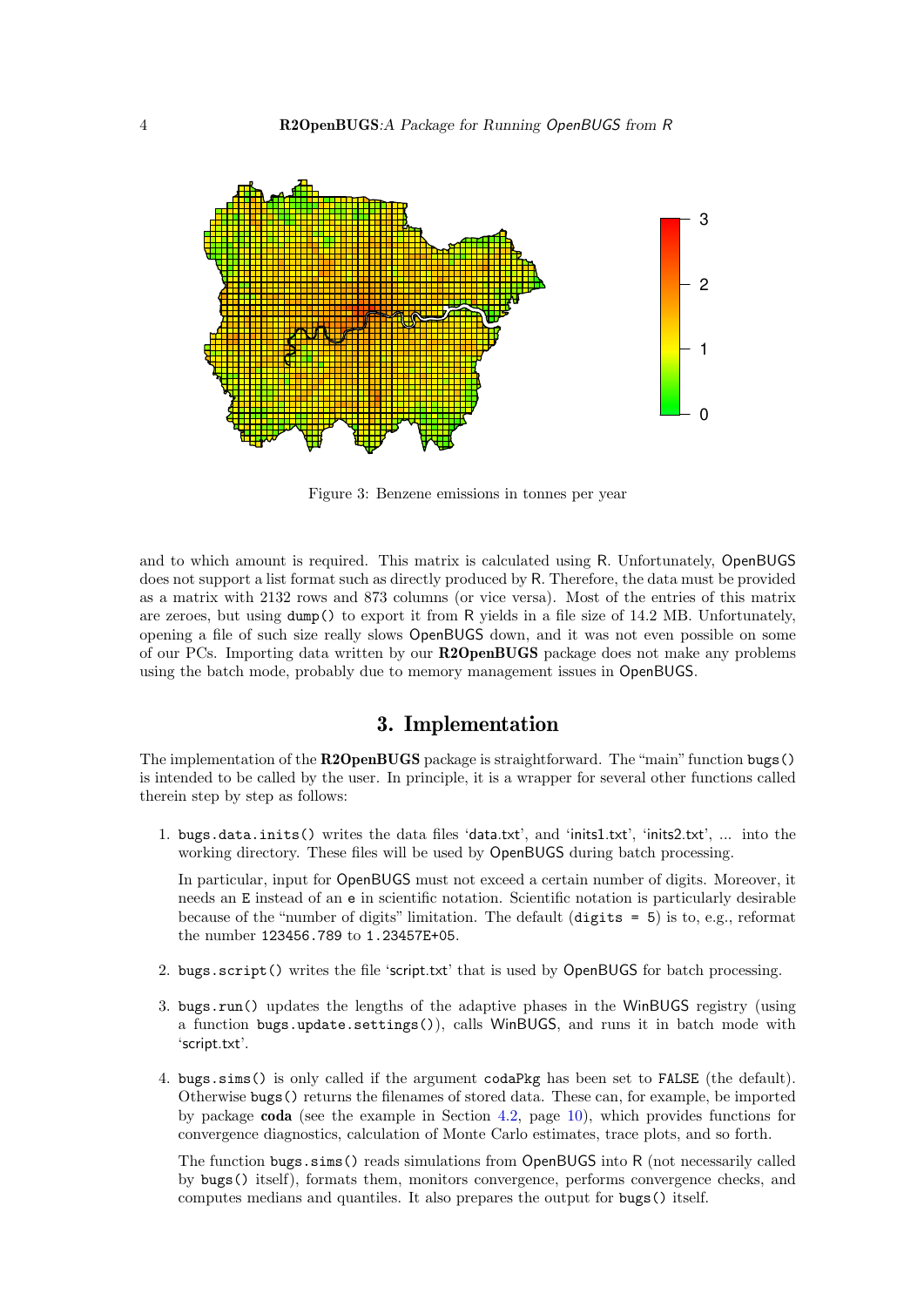These functions are not intended to be called by the user directly. Arguments are passed from bugs() to the other functions, if appropriate. A shortened help file of bugs() listing all arguments is given in Appendix [A;](#page-11-0) for the full version type ?bugs in R after having installed and loaded the package R2OpenBUGS (see Section [1\)](#page-0-0).

As known from OpenBUGS, one must specify the data in form of a list, with list names equal to the names of data in the corresponding OpenBUGS model. Alternatively, it is possible to specify a vector or list of names (of mode character). In that case objects of that names are looked for in the environment in which bugs() has been called (usually that is the user's Workspace, .GlobalEnv). If data have already been written in a file called 'data.txt' to the working directory, it is possible to specify  $data = "data.txt"$ . One will usually want to supply initial values. This can be done either in the form of a function inits() that creates these values, so that different chains can be automatically initialized at different points (see Section [4.1\)](#page-5-1), or by specifying them directly (see Section [4.2\)](#page-6-0). If inits() is not specified, bugs() just uses the starting values created by OpenBUGS; but in practice OpenBUGS can crash when reasonable initial values are not specified, and so we recommend constructing a simple inits() function to simulate reasonable starting points [\(Gelman](#page-9-8) *et al.* [2003,](#page-9-8) Section C.2). It is also necessary to specify which parameters should be saved for monitoring by specifying parameters.to.save.

The user might also want to change the defaults for the length of the burn-in  $(n \cdot \text{burnin})$ , which defaults to half the length of the chain) period for every MCMC run and the number of iterations (n.iter, default value 3) that are used to calculate Monte Carlo estimates. The specification of a thinning parameter (n.thin) is possible as well; this is useful when the number of parameters is large, to keep the saved output to a reasonably-sized R object.

By setting the argument debug = TRUE, OpenBUGS remains open after the run. This way it is possible to find errors in the code or the data structure, or even to work with that software as in a usual run. This feature is not available with Linux execution.

It is possible to run one or more Markov chains. The number of chains (n.chains) must be specified together with the chains' initial values (inits). If more than one Markov chain is requested and codaPkg is set to FALSE, the convergence diagnostic  $\hat{R}$  [\(Brooks and Gelman 1998\)](#page-9-12) is calculated by bugs.sims() for each of the saved parameters.

Since the communication between OpenBUGS and R is based on files, rather huge files will be saved in the working directory by the bugs() call, either files to be read in by bugs() itself, or by the coda package. The user might want to delete those files after the desired contents has been imported into R, and save those objects, e.g., as compressed R data files.

The function bugs() returns a rather complex object of class bugs, if called with argument  $codaPkg = FALSE$ . In order to look at the structure of such an object, type  $str(objectname)$ . For convenience, R2OpenBUGS provides methods corresponding to class bugs for the generic functions print() and plot().

So that user will not be overwhelmed with information; summaries of the output are provided by the print() method. That is, some parameters of the bugs() call are summarized, and mean, standard deviation, several quantiles of the parameters and convergence diagnostics based on [Gelman and Rubin](#page-9-13) [\(1992\)](#page-9-13) are printed. See the example in Section [4.1,](#page-5-1) page [7,](#page-5-1) for a typical output. As with [Spiegelhalter, Best, Carlin, and van der Linde](#page-10-8) [\(2002\)](#page-10-8), the DIC computed by bugs.sims() is defined as the posterior mean of the deviance plus  $p<sub>D</sub>$ , the estimated effective number of parameters in the posterior distribution. We define  $p<sub>D</sub>$  as half the posterior variance of the deviance and estimate it as half the average of the within-chain variances of the deviance.[1](#page-4-0)

The plot() for objects of class bugs provides information condensed in some plots conveniently arranged within the same graphics device. For an example, see Figure [4](#page-7-0) in Section [4.1.](#page-5-1) It is

<span id="page-4-0"></span><sup>&</sup>lt;sup>1</sup>In contrast, [Spiegelhalter](#page-10-8) *et al.* [\(2002\)](#page-10-8), and OpenBUGS, define  $p<sub>D</sub>$  as the posterior mean of the deviance evaluated at the posterior mean of the parameter values. We cannot use that definition because the deviance function is not available to our program, which calls OpenBUGS from the "outside". Both definitions of  $p_D$ —ours and that introduced by [Spiegelhalter](#page-10-8) et al. [\(2002\)](#page-10-8)—can be derived from the asymptotic  $\chi^2$  distribution of the deviance relative to its minimum [\(Gelman](#page-9-8) et al. [2003,](#page-9-8) Section 6.7). We make no claim that our measure of  $p<sub>D</sub>$  is superior to that of [Spiegelhalter](#page-10-8) *et al.* [\(2002\)](#page-10-8); we choose this measure purely because it is computationally possible given what is available to us from the OpenBUGS output.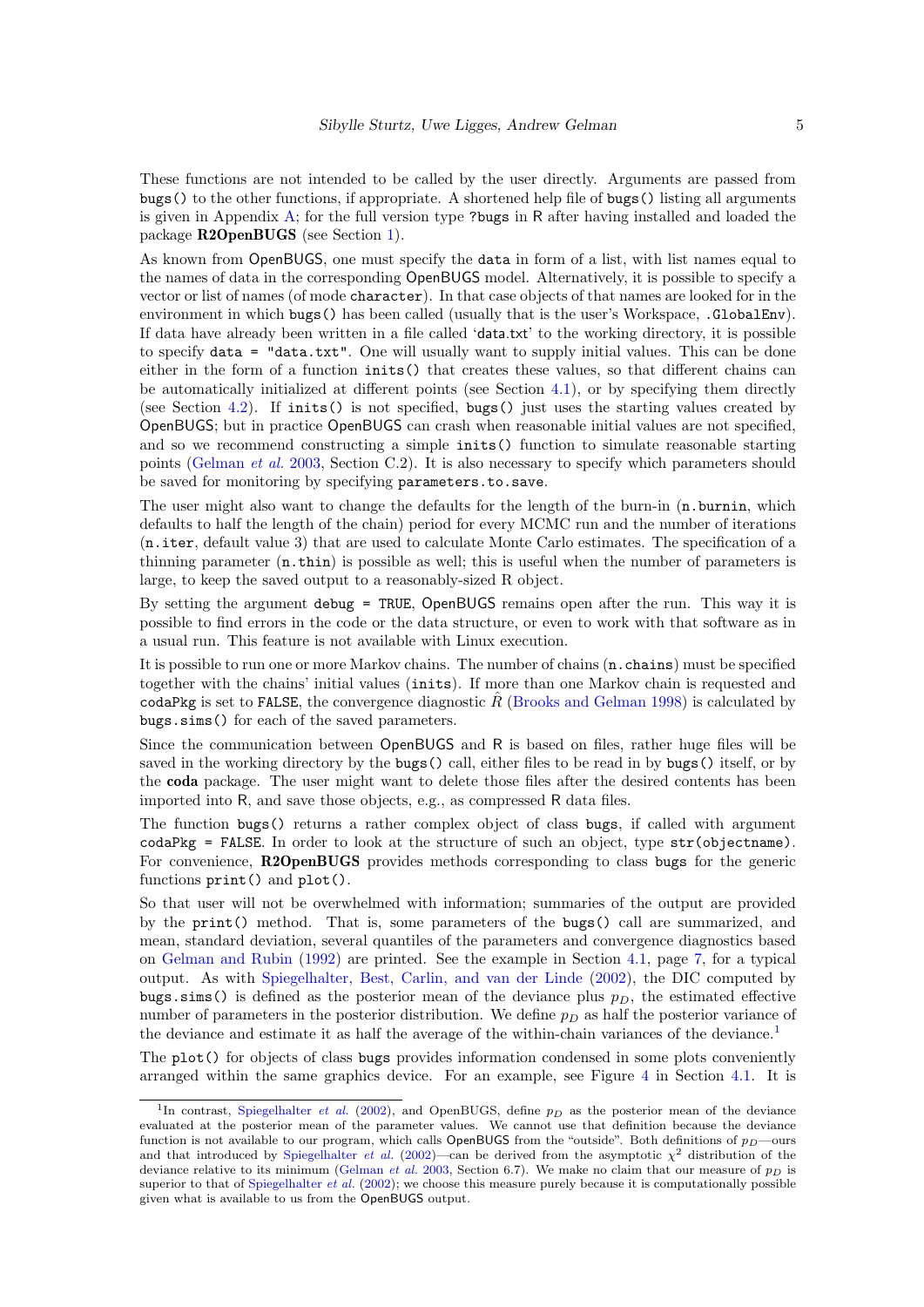intended to adapt this function to work with MCMC output in general, even if obtained from software other than OpenBUGS.

### 4. Examples continued

<span id="page-5-0"></span>The Examples introduced in Section [4](#page-5-0) are continued in this Section. We apply the functions provided by R2OpenBUGS to the examples' data and analyze the output.

#### <span id="page-5-1"></span>4.1. Schools data

Schools example data (see Section [2.1\)](#page-1-0) are available with the R2OpenBUGS package:

```
> data(schools)
> schools
 school estimate sd
1 A 28.39 14.9
2 B 7.94 10.2
3 C -2.75 16.3
4 D 6.82 11.0
5 E -0.64 9.4
6 F 0.63 11.4
7 G 18.01 10.4
8 H 12.16 17.6
```
For modeling these data, we use a hierarchical model as proposed by [Gelman](#page-9-8) *et al.* [\(2003,](#page-9-8) Section 5.5). We assume a normal distribution for the observed estimate for each school with mean theta and inverse-variance tau.y. The inverse-variance is given as  $1/\text{sigma}.y^2$  and its prior distribution is uniform on (0,1000). For the mean theta, we employ another normal distribution with mean mu.theta and inverse-variance tau.theta. For their prior distributions, see the following OpenBUGS code:

```
model {
      for (j in 1:J){
        y[j] ~ dnorm (theta[j], tau.y[j])
        theta[j] ~ dnorm (mu.theta, tau.theta)
        tau.y[j] <- pow(sigma.y[j], -2)
        }
      mu.theta ~ dnorm (0.0, 1.0E-6)
      tau.theta <- pow(sigma.theta, -2)
      sigma.theta ~ dunif (0, 1000)
    }
```
This model must be stored in a separate file, e.g. 'schools.bug'<sup>[2](#page-5-2)</sup>, in an appropriate directory, say c:/schools/. In R the user must prepare the data inputs the bugs() function needs. This can be a list containing the name of each data vector, e.g.

```
> J <- nrow(schools)
> y <- schools$estimate
> sigma.y <- schools$sd
> data <- list ("J", "y", "sigma.y")
```
<span id="page-5-2"></span><sup>&</sup>lt;sup>2</sup>Emacs Speaks Statistics (ESS) by Rossini, Heiberger, Sparapani, Mächler, and Hornik [\(2004\)](#page-10-9), a package available with Gnu Emacs [\(Stallmann 1999\)](#page-10-10), recognizes and properly formats Bugs model files that have the .bug extension.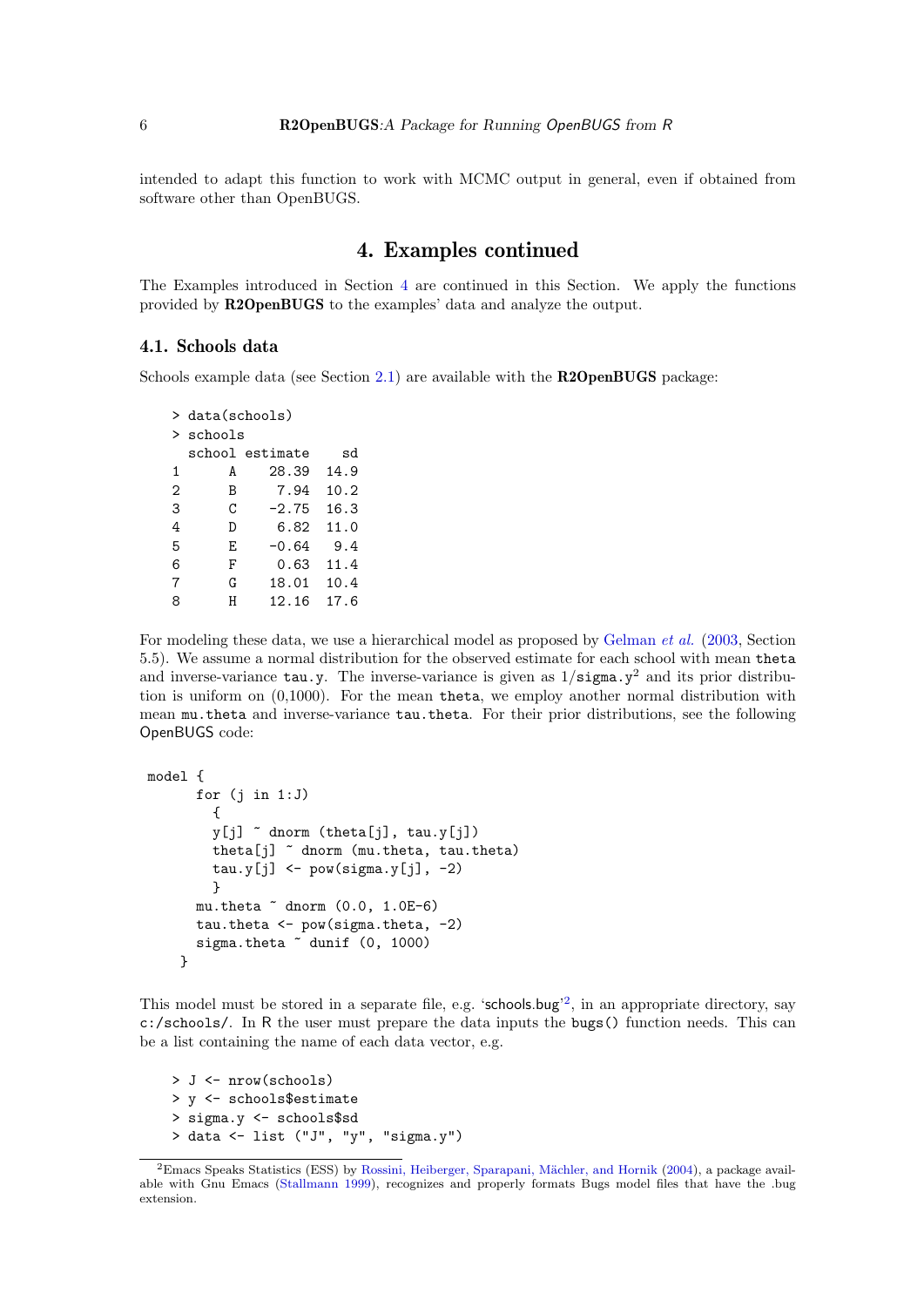Using these data and the model file, we can run an MCMC simulation to get estimates for theta, mu.theta and sigma.theta. Before running, the user must decide how many chains to be run  $(n \cdot \text{chain} = 3)$  for how many iterations  $(n \cdot \text{iter} = 1000)$ . If the length of burn-in is not specified, n.burnin = floor(n.iter/2) is used, that is, 500 in this example. Additionally, the user must specify initial values for the chains, for example by writing a function. This can be done by

```
> inits <- function(){
+ list(theta = rnorm(J, 0, 100), mu.theta = rnorm(1, 0, 100),
+ sigma.theta = runif(1, 0, 100))
+ }
```
Now, the user can start the MCMC simulation by typing

```
> schools.sim <- bugs(data, inits, model.file = "c:/schools/schools.bug",
+ parameters = c("theta", "mu.theta", "sigma.theta"),
+ n.chains = 3, n.iter = 1000)
```
in R. For other available arguments, see Appendix [A.](#page-11-0)

The results in objects schools.sim can conveniently be printed by print(schools.sim). The generic function print() calls the print method for an object of class bugs provided by R2OpenBUGS. For this example, you will get something like

```
> print(schools.sim)
Inference for Bugs model at "c:/schools/schools.bug"
 3 chains, each with 1000 iterations (first 500 discarded)
 n.sims = 1500 iterations saved
          mean sd 2.5% 25% 50% 75% 97.5% Rhat n.eff
theta[1] 11.1 9.1 -3.0 5.0 10.0 16.0 31.8 1.1 39
theta[2] 7.6 6.6 -4.7 3.3 7.8 11.6 21.1 1.1 42
theta[3] 5.7 8.4 -12.5 0.6 6.1 10.8 21.8 1.0 150
theta[4] 7.1 7.0 -6.6 2.7 7.2 11.5 21.0 1.1 42
theta[5] 5.1 6.8 -9.5 0.7 5.2 9.7 18.1 1.0 83
theta[6] 5.7 7.3 -9.7 1.0 6.2 10.2 20.0 1.0 56
theta[7] 10.4 7.3 -2.1 5.3 9.8 15.3 25.5 1.1 27
theta[8] 8.3 8.4 -6.6 2.8 8.1 12.7 26.2 1.0 64
mu.theta 7.6 5.9 -3.0 3.7 8.0 11.0 19.5 1.1 35
sigma.theta 6.7 5.6 0.3 2.8 5.1 9.2 21.2 1.1 46
deviance 60.8 2.5 57.0 59.1 60.2 62.1 66.6 1.0 170
pD = 3 and DIC = 63.8 (using the rule, pD = var(deviance)/2)For each parameter, n.eff is a crude measure of effective sample size,
 and Rhat is the potential scale reduction factor (at convergence, Rhat=1).
DIC is an estimate of expected predictive error (lower deviance is better).
```
Additionally, the user can generate a plot of the results by typing plot(schools.sim). The resulting plot is given in Figure [4.](#page-7-0) In this plot, the left column shows a quick summary of inference and convergence  $(R$  is close to 1.0 for all parameters, indicating good mixing of the three chains and thus approximate convergence); and the right column shows inferences for each set of parameters. As can be seen in the right column, R2OpenBUGS uses the parameter names in OpenBUGS to structure the output into scalar, vector, and arrays of parameters, in addition to storing the parameters as a long vector.

For the interpretation of these results see [Gelman](#page-9-8) *et al.* [\(2003,](#page-9-8) Section 5.5).

#### <span id="page-6-0"></span>4.2. Leukaemia registration data

The leukaemia registration data (see Section [2.2\)](#page-1-1) are used to show data modeling and output reading into R using the coda package. A simple model for these data looks as follows: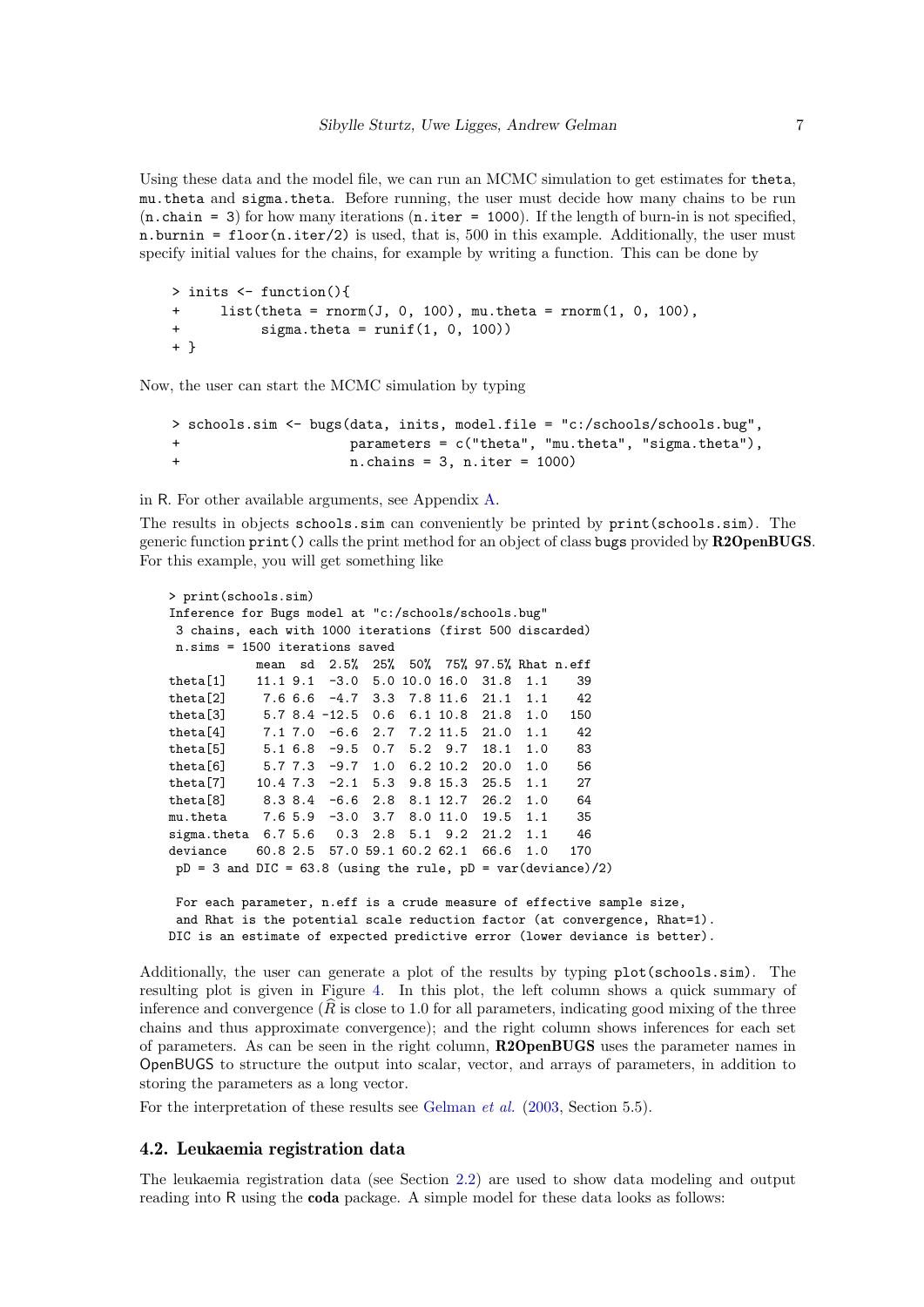

<span id="page-7-0"></span>Figure 4: Plot produced by R2OpenBUGS package for the schools example.

```
model{
   beta.0 ~ dgamma(a.0, tau.0)
   beta.benz ~ dgamma(a.benz, tau.benz)
    a.0 \leftarrow 0.575tau.0 < -a.0*2a.benz <- 0.575
   tau.benz <- a.benz*2
```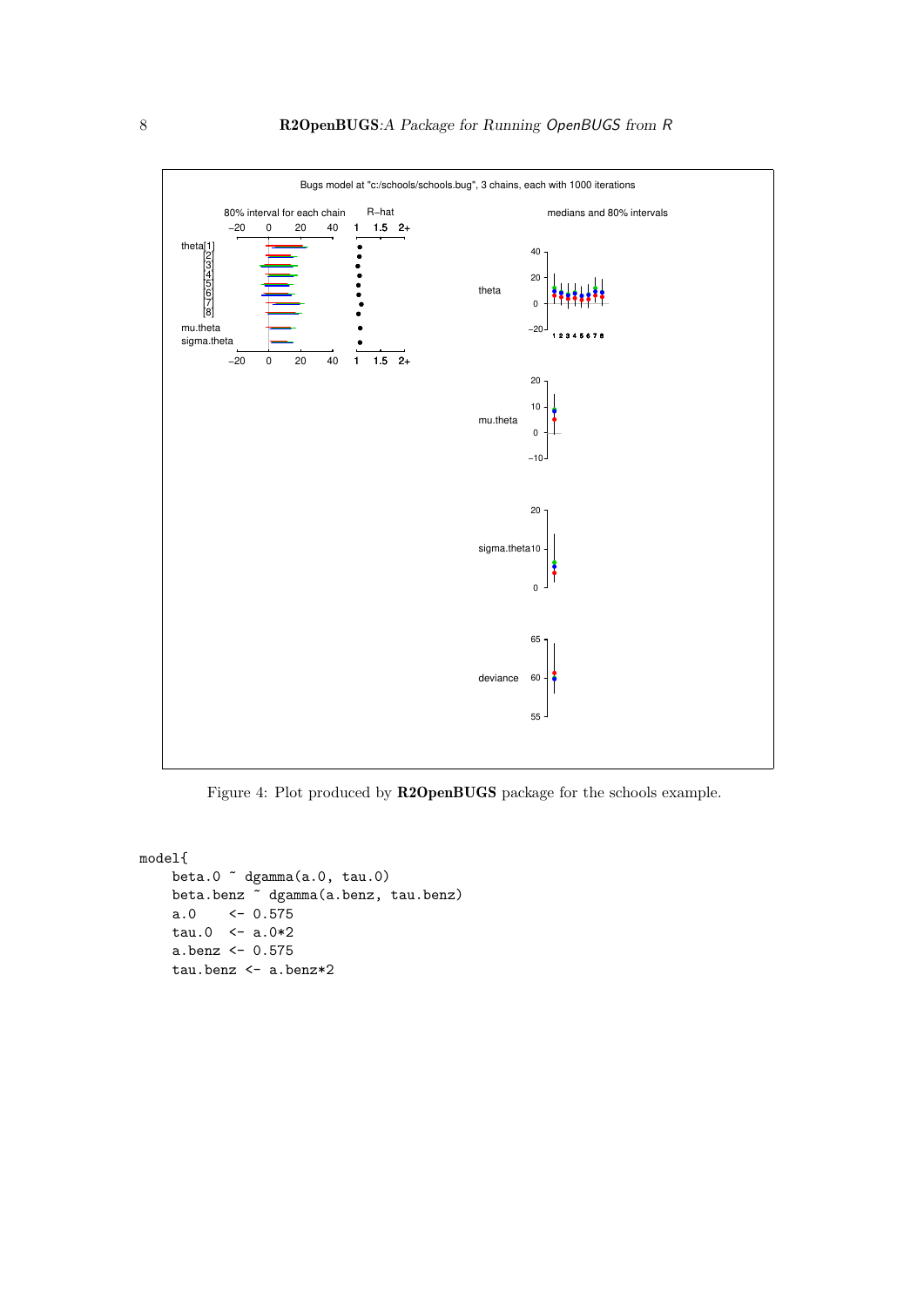```
for (i \text{ in } 1: I){
      count[i] ~ dpois(lambda[i])
      lambda[i] <- p[i]*expect[i]
      for (i in 1:J){
           prop[j,i] <- gamma[j,i]*(benz[j] - benzbar)
            }
     \texttt{p[i]}\texttt{<=} \texttt{beta}.0 \texttt{+} \texttt{beta}.\texttt{benz} \texttt{*sum}(\texttt{prop[,i]})}
}
```
Here count denotes the number of observed incidences of childhood leukaemia in ward i. These are assumed to be Poisson distributed with mean lambda depending on the number of expected cases expect in ward i and an area-specific risk rate p. For calculation of this area specific risk rate we use an intercept beta.0 and a term depending on the weighted sum of benzene emissions benz in each grid cell j. The weights are chosen proportional to the amount of area that ward i and grid cell j have in common.

In R we can define all these data and then initialize the model. The data needed for this example are

benzbar: arithmetic mean of all benzene values,

benz: a vector containing benzene emissions of all 2132 grid cells,

expect: expected number of cases of childhood leukaemia in each of the 873 wards,

count: observed number of childhood leukaemia in these wards,

- gamma: a  $2132 \times 873$  matrix containing the amount of area each grid cell and each ward have in common,
- J: total number of grid cells, i.e. 2132, and
- I: total number of ward cells, i.e. 873.

The parameters we want to store are regression coefficients beta.0 and beta.benz as well as p, the area specific relative risk compared to the reference rate. This reference rate was used to calculate the expected number of cases in each ward.

Since we want to use the **coda** package for reading the data into OpenBUGS, we specify  $\text{codapkg} = \text{TRUE}$ in the bugs() call:

```
> data \le list(benzbar = mean(benz), benz = benz, expect = expect,
+ count = count, gamma = gamma, J = J, I = I)
> parameters <- c("beta.0", "beta.benz", "p")
> inits1 \leftarrow list(beta.0 = 1, beta.benz = 1)
> inits2 <- list(beta.0 = 0.5, beta.benz = 0.5)
> inits <- list(inits1, inits2)
> model <- bugs(data, inits, parameters, model.file = "c:/model.bug",
+ n.chains = 2, n.iter = 8000, n.burnin = 5000, n.thin = 1,
      codaPkg = TRUE)
```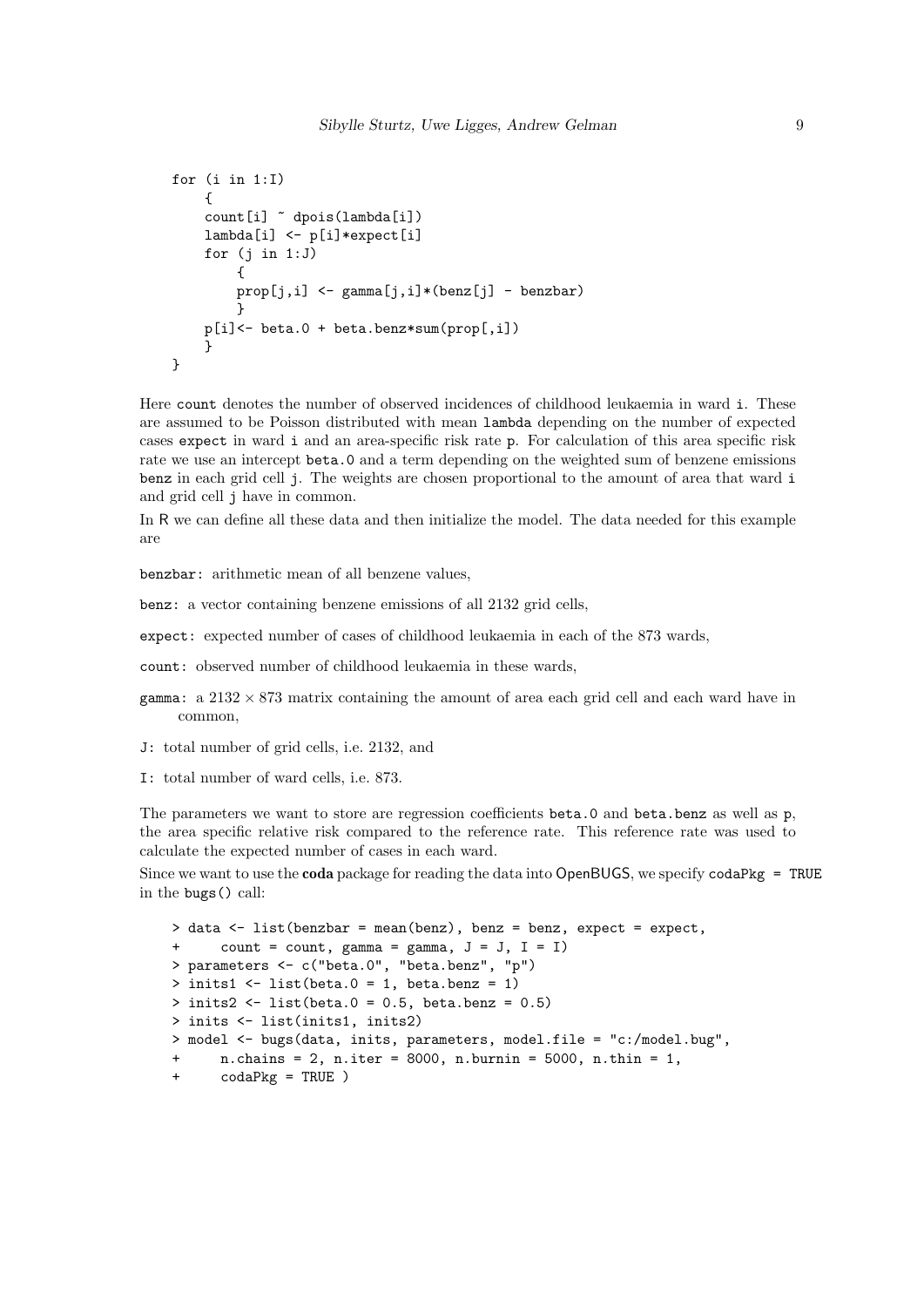Starting with, e.g.,

```
> library("coda")
```
- > codaobject <- read.bugs(model)
- > plot(codaobject)

it is now possible to use the coda package for output analyses.

### Acknowledgments

The work of Uwe Ligges has been supported by the Deutsche Forschungsgemeinschaft, Sonderforschungsbereich 475. The work of Andrew Gelman has been supported by the U.S. National Science Foundation.

### References

- <span id="page-9-4"></span>Becker RA, Chambers JM (1984). S*. An Interactive Environment for Data Analysis and Graphics*. Wadsworth and Brooks/Cole, Monterey.
- <span id="page-9-5"></span>Becker RA, Chambers JM, Wilks AR (1988). *The NEW* S *Language — A Programming Environment for Data Analysis and Graphics*. Chapman & Hall, New York.
- <span id="page-9-9"></span>Best NG, Cockings S, Bennett J, Wakefield J, Elliott P (2001). "Ecological Regression Analysis of Environmental Benzene Exposure and Childhood Leukaemia: Sensitivity to Data Inaccuracies, Geographical Scale and Ecological Bias." *Journal of the Royal Statistical Society, Series A*, 164, 155–174.
- <span id="page-9-11"></span>Best NG, Ickstadt K, Wolpert RL (2000). "Spatial Poisson Regression for Health and Exposure Data Measured at Disparate Resolutions." *Journal of the American Statistical Association*, 95, 1076–1088.
- <span id="page-9-12"></span>Brooks SB, Gelman A (1998). "General Methods for Monitoring Convergence of Iterative Simulations." *Journal of Computational and Graphical Statistics*, 7, 434–455.
- <span id="page-9-10"></span>Buckingham C, Clewley L, Hutchinson D, Sadler L, Shah S (1997). "London Atmospheric Emissions Inventory." *Technical report*, London Research Centre, London.
- <span id="page-9-2"></span>Casella G, George E (1992). "Explaining the Gibbs Sampler." *American Statistician*, 46, 167–174.
- <span id="page-9-7"></span>Chambers JM (1998). *Programming with Data. A Guide to the* S *Language*. Springer-Verlag, New York.
- <span id="page-9-6"></span>Chambers JM, Hastie TJ (1992). *Statistical Models in* S. Chapman & Hall, New York.
- <span id="page-9-1"></span>Gelfand AE, Smith AFM (1990). "Sampling-based Approaches to Calculating Marginal Densities." *Journal of the American Statistical Association*, 85, 398–409.
- <span id="page-9-3"></span>Gelman A (2004). "Exploratory Data Analysis for Complex Models (with Discussion)." *Journal of Computational and Graphical Statistics*, 13(4), 755–779.
- <span id="page-9-8"></span>Gelman A, Carlin J, Stern H, Rubin D (2003). *Bayesian Data Analysis*. CRC Press, Boca Raton, 2 edition.
- <span id="page-9-13"></span>Gelman A, Rubin D (1992). "Inference from Iterative Simulation Using Multiple Sequences." *Statistical Science*, 7, 457–511.
- <span id="page-9-0"></span>Geman S, Geman D (1984). "Stochastic Relaxation, Gibbs Distributions and the Bayesian Restoration of Images." *IEEE Transactions on Pattern Analysis and Machine Intelligence*, 6, 721–741.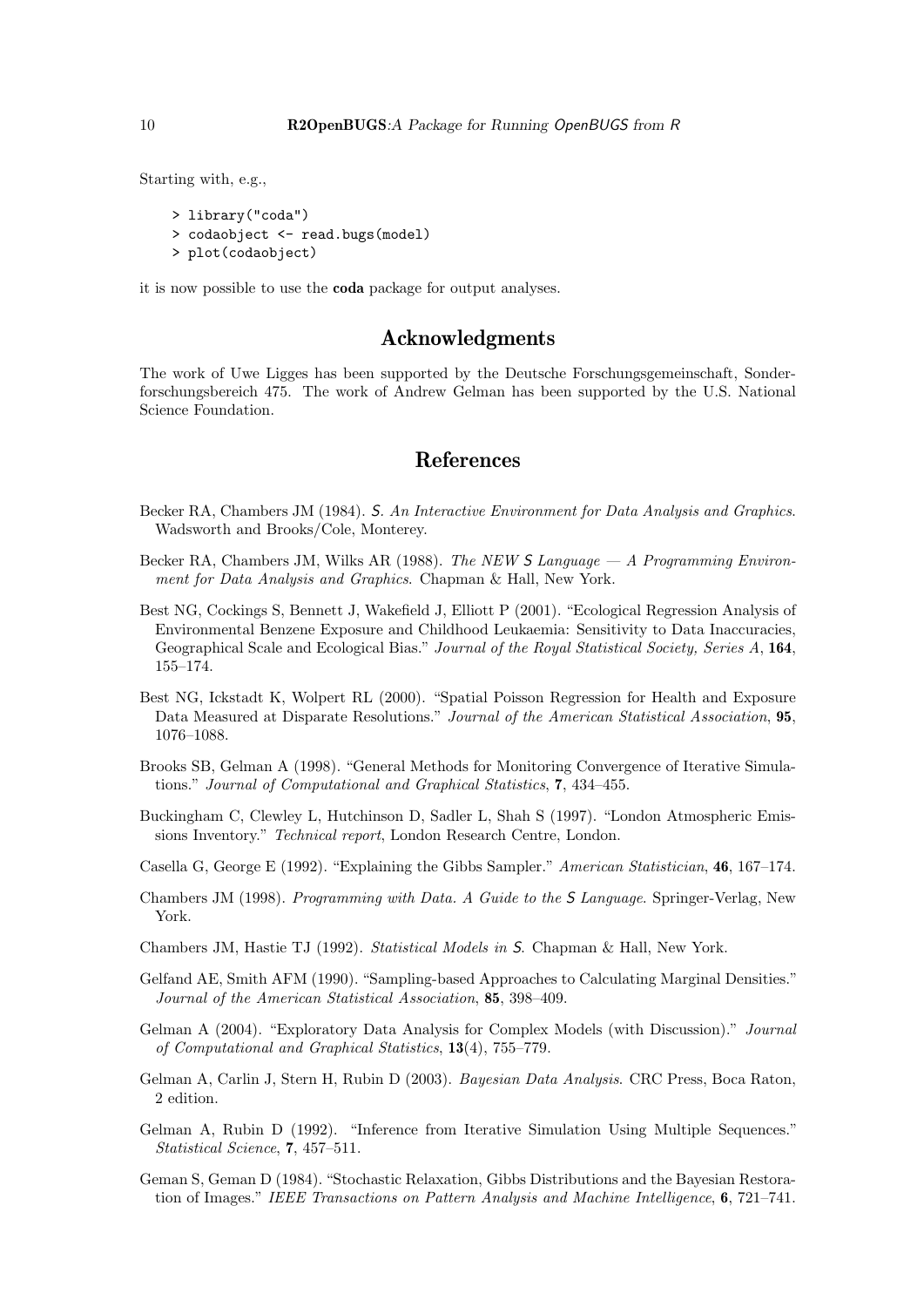- <span id="page-10-2"></span>Gilks W, Richardson S, Spiegelhalter D (1996). *Markov Chain Monte Carlo in Practice*. Chapman & Hall, London.
- <span id="page-10-1"></span>Metropolis N, Rosenbluth A, Rosenbluth M, Teller H, Teller E (1953). "Equation of State Calculations by Fast Computing Machines." *Journal of Chemical Physics*, 21, 1087–1092.
- <span id="page-10-6"></span>Plummer M (2003). "JAGS: A Program for Analysis of Bayesian Graphical Models Using Gibbs Sampling." In K Hornik, F Leisch, A Zeileis (eds.), "Proceedings of the 3rd International Workshop on Distributed Statistical Computing, March 20–22," Technische Universität Wien, Vienna. ISSN 1609-395X. URL [http://www.ci.tuwien.ac.at/Conferences/](http://www.ci.tuwien.ac.at/Conferences/DSC-2003/Proceedings/) [DSC-2003/Proceedings/](http://www.ci.tuwien.ac.at/Conferences/DSC-2003/Proceedings/).
- <span id="page-10-4"></span>Plummer M, Best NG, Cowles K, Vines K (2004). coda*: Output Analysis and Diagnostics for MCMC*. R package version 0.9-1, URL <http://www-fis.iarc.fr/coda/>.
- <span id="page-10-3"></span>R Development Core Team (2004). R*: A Language and Environment for Statistical Computing*. R Foundation for Statistical Computing, Vienna, Austria. ISBN 3-900051-07-0, URL [http:](http://www.R-project.org) [//www.R-project.org](http://www.R-project.org).
- <span id="page-10-9"></span>Rossini AJ, Heiberger RM, Sparapani RA, Mächler M, Hornik K (2004). "Emacs Speaks Statistics: A Multiplatform, Multipackage Development Environment for Statistical Analysis." *Journal of Computational and Graphical Statistics*, 13(1), 247–261.
- <span id="page-10-7"></span>Rubin DB (1981). "Estimation in Parallel Randomized Experiments." *Journal of Educational Statistics*, 6, 377–400.
- <span id="page-10-5"></span>Smith BJ (2004). boa*: Bayesian Output Analysis Program (BOA) for MCMC*. R package version 1.1.2-1, URL <http://www.public-health.uiowa.edu/boa>.
- <span id="page-10-8"></span>Spiegelhalter DJ, Best NG, Carlin BP, van der Linde A (2002). "Bayesian Measures of Complexity and Fit." *Journal of the Royal Statistical Society, SeriesB*, 64, 583–639.
- <span id="page-10-0"></span>Spiegelhalter DJ, Thomas A, Best NG, Lunn D (2003). "WinBUGS Version 1.4 Users Manual." MRC Biostatistics Unit, Cambridge. URL <http://www.mrc-bsu.cam.ac.uk/bugs/>.

<span id="page-10-10"></span>Stallmann RM (1999). *The Emacs Editor*. Boston. Version 20.7, URL <http://www.gnu.org/>.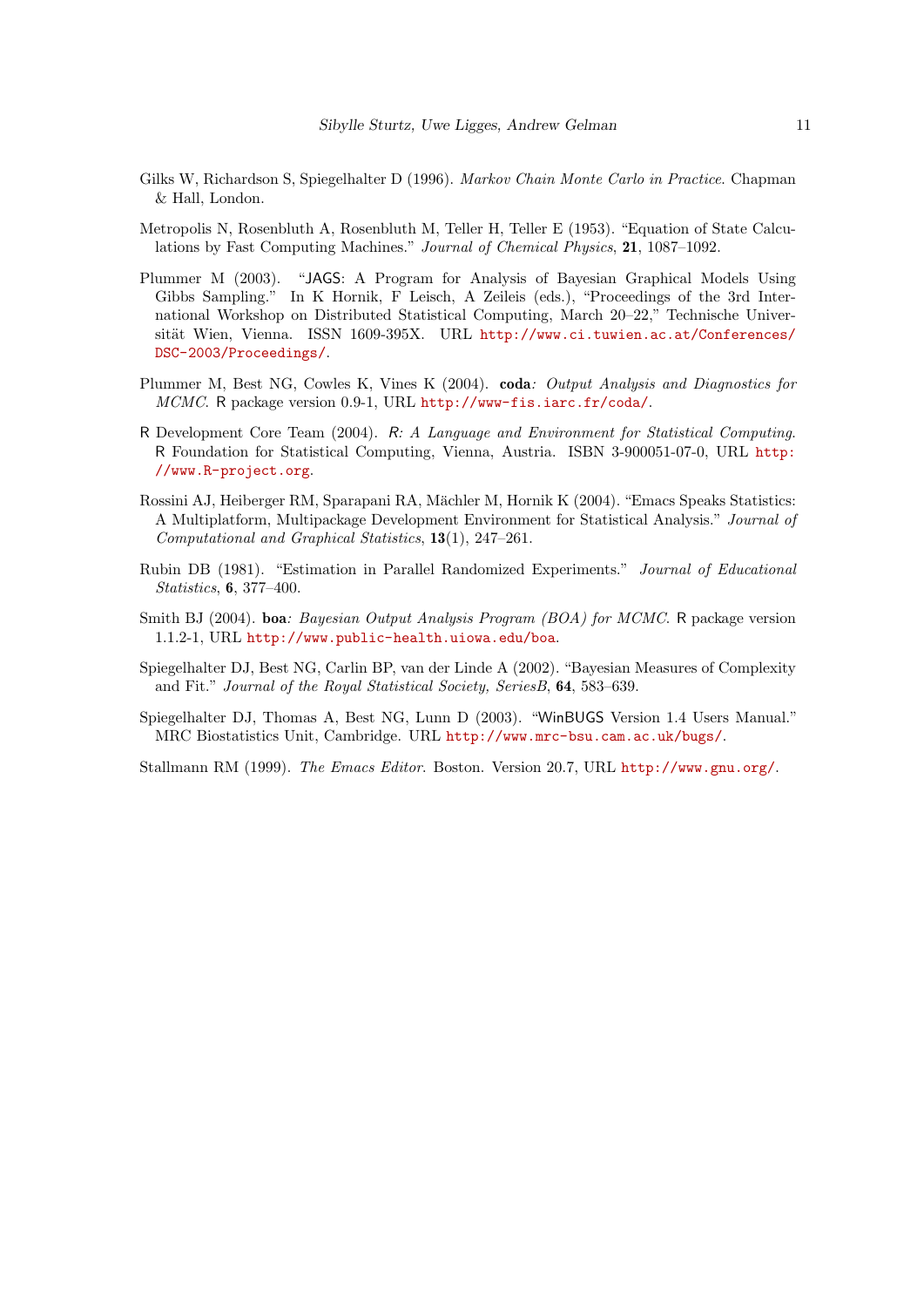## A. Help page for the function bugs()

<span id="page-11-0"></span>This help page has been shortened.

bugs Run OpenBUGS from R

#### Description

The bugs function takes data and starting values as input. It automatically writes a OpenBUGS script, calls the model, and saves the simulations for easy access in R.

### Usage

```
bugs(data, inits, parameters.to.save, n.iter, model.file="model.txt",
   n.chains=3, n.burnin=floor(n.iter / 2), n.thin=1,
    saveExec=FALSE,restart=FALSE,
   debug=FALSE, DIC=TRUE, digits=5, codaPkg=FALSE,
    OpenBUGS.pgm=NULL, working.directory=NULL,
    clearWD=FALSE, useWINE=FALSE, WINE=NULL,
   newWINE=TRUE, WINEPATH=NULL, bugs.seed=1, summary.only=FALSE,
    save.history=(.Platform$0S.type == "windows" | useWINE==TRUE),
   over.relax = FALSE)
```
### Arguments

| data               | either a named list (names corresponding to variable names in the model file) of<br>the data for the <b>OpenBUGS</b> model, or a vector or list of the names of the data<br>objects used by the model. If data is a one element character vector (such as<br>"data.txt"), it is assumed that data have already been written to the working<br>directory into that file, e.g. by the function bugs.data.                                                                                       |
|--------------------|-----------------------------------------------------------------------------------------------------------------------------------------------------------------------------------------------------------------------------------------------------------------------------------------------------------------------------------------------------------------------------------------------------------------------------------------------------------------------------------------------|
| inits              | a list with <b>n</b> .chains elements; each element of the list is itself a list of starting<br>values for the <b>OpenBUGS</b> model, or a function creating (possibly random) initial<br>values. Alternatively, if inits=NULL, initial values are generated by OpenBUGS. If<br>inits is a character vector with <b>n</b> . chains elements, it is assumed that inits have<br>already been written to the working directory into those files, e.g. by the function<br>bugs.inits.             |
| parameters.to.save |                                                                                                                                                                                                                                                                                                                                                                                                                                                                                               |
|                    | character vector of the names of the parameters to save which should be monitored                                                                                                                                                                                                                                                                                                                                                                                                             |
| model.file         | File containing the model written in <b>OpenBUGS</b> code. The extension must be '.txt'.<br>The old convention allowing model file to be named 'bug' has been eliminated<br>because the new <b>OpenBUGS</b> feature that allows the program image to be saved<br>and later restarted uses the bug extension for the saved images. Alternatively,<br>model file can be an R function that contains a BUGS model that is written to<br>a temporary model file (see tempfile) using write.model. |
| n.chains           | number of Markov chains (default: 3)                                                                                                                                                                                                                                                                                                                                                                                                                                                          |
| n.iter             | number of total iterations per chain (including burn in; default: 2000)                                                                                                                                                                                                                                                                                                                                                                                                                       |
| n.burnin           | length of burn in, i.e. number of iterations to discard at the beginning. Default is<br>n.iter/2, that is, discarding the first half of the simulations.                                                                                                                                                                                                                                                                                                                                      |
| n.thin             | Thinning rate. Must be a positive integer. The default is $\textbf{n} \cdot \textbf{thin} = 1$ . The<br>thinning is implemented in the OpenBUGS update phase, so thinned samples are<br>never stored, and they are not counted in n. burnin or n. iter. Setting n. thin=2,<br>doubles the number of iterations OpenBUGS performs, but does not change n. iter<br>or n. burnin. Thinning implemented in this manner is not captured in summaries<br>created by packages such as <b>coda</b> .  |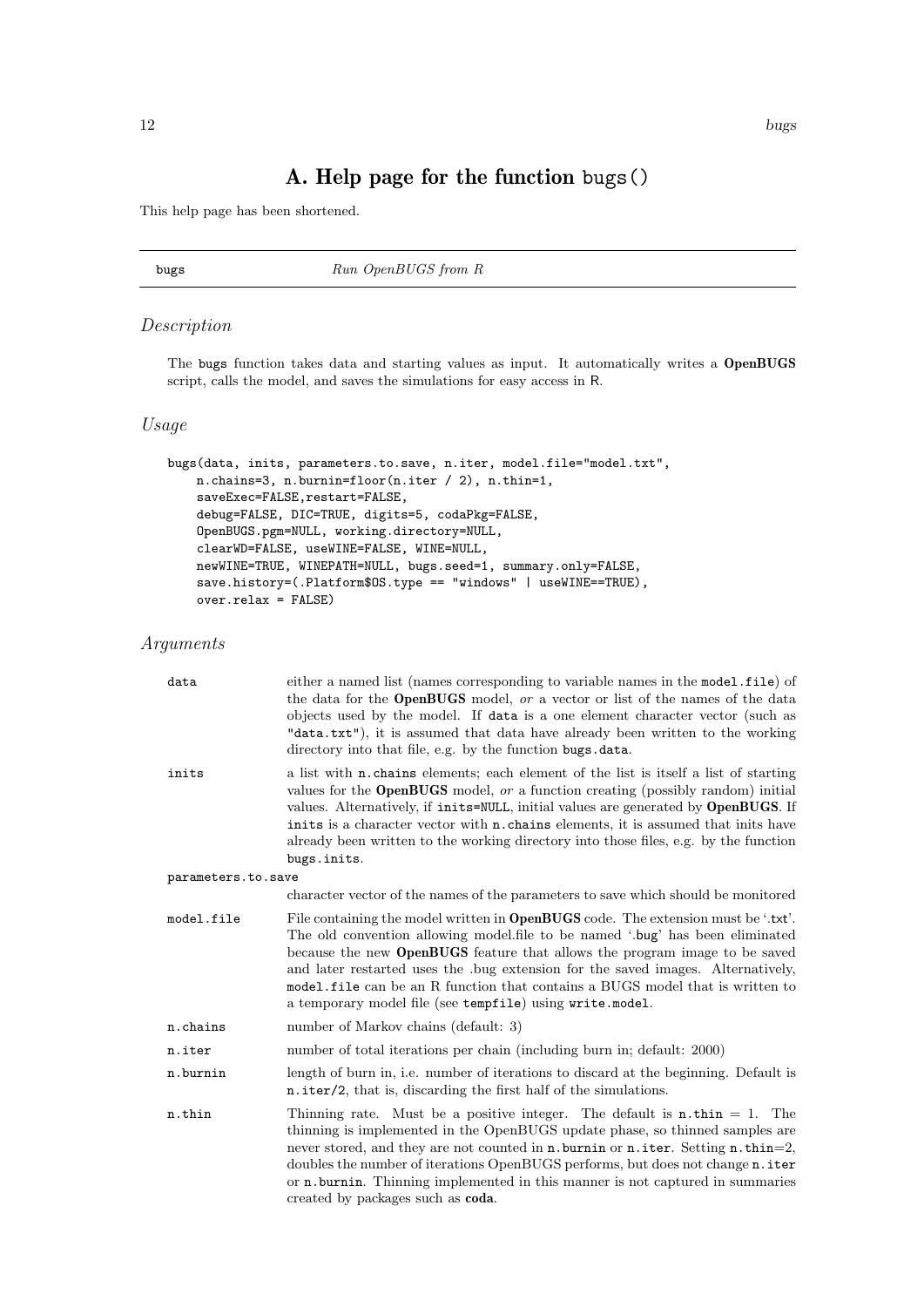bugs the contract of the contract of the contract of the contract of the contract of the contract of the contract of the contract of the contract of the contract of the contract of the contract of the contract of the contr

| saveExec          | If TRUE, a re-startable image of the OpenBUGS execution is saved with basename (model .file)<br>and extension .bug in the working directory, which must be specified. The .bug<br>files can be large, so users should monitor them carefully and remove them when<br>not needed.                                                                                                                                                                                                                                                                                                                                                                                                                 |
|-------------------|--------------------------------------------------------------------------------------------------------------------------------------------------------------------------------------------------------------------------------------------------------------------------------------------------------------------------------------------------------------------------------------------------------------------------------------------------------------------------------------------------------------------------------------------------------------------------------------------------------------------------------------------------------------------------------------------------|
| restart           | If TRUE, execution resumes with the final status from the previous execution<br>stored in the .bug file in the working directory. If n.burnin=0,additional iterations<br>are performed and all iterations since the previous burnin are used (including those<br>from past executions). If <b>n</b> burnin > 0, a new burnin is performed, and the previous<br>iterations are discarded, but execution continues from the status at the end of the<br>previous execution. When restart=TRUE, only n. burnin, n. iter, and saveExec<br>inputs should be changed from the call creating the .bug file, otherwise failed or<br>erratic results may be produced. Note the default has n. burnin > 0. |
| debug             | if FALSE (default), OpenBUGS is closed automatically when the script has finished<br>running, otherwise <b>OpenBUGS</b> remains open for further investigation. The debug<br>option is not available for linux execution.                                                                                                                                                                                                                                                                                                                                                                                                                                                                        |
| DIC               | logical; if TRUE (default), compute deviance, pD, and DIC. This is done in Open-<br><b>BUGS</b> directly using the rule $pD = Dbar - Dhat$ . If there are less iterations than<br>required for the adaptive phase, the rule pD=var(deviance) / 2 is used.                                                                                                                                                                                                                                                                                                                                                                                                                                        |
| digits            | number of significant digits used for <b>OpenBUGS</b> input, see formatC                                                                                                                                                                                                                                                                                                                                                                                                                                                                                                                                                                                                                         |
| codaPkg           | logical; if FALSE (default) a bugs object is returned, if TRUE file names of Open-<br><b>BUGS</b> output are returned for easy access by the <b>coda</b> package through function<br>read bugs. A bugs object can be converted to an mome. list object as used by<br>the coda package with the method as .mcmc.list (for which a method is provided<br>by R2OpenBUGS).                                                                                                                                                                                                                                                                                                                           |
| OpenBUGS.pgm      | For Windows or WINE execution, the full path to the OpenBUGS executable.<br>For linux execution, the full path to the OpenBUGS shell script (not required if<br>OpenBUGS is in the user's PATH variable). If NULL (unset) and the environ-<br>ment variable OpenBUGS_PATH is set the latter will be used as the default. If NULL<br>(unset), the environment variable OpenBUGS_PATH is unset and the global option<br>R20 penBUGS. pgm is not NULL the latter will be used as the default. If nothing of the<br>former is set and OS is Windows, the most recent OpenBUGS version registered<br>in the Windows registry will be used as the default.                                             |
| working.directory |                                                                                                                                                                                                                                                                                                                                                                                                                                                                                                                                                                                                                                                                                                  |
|                   | sets working directory during execution of this function; <b>OpenBUGS</b> ' in- and out-<br>put will be stored in this directory; if NULL, a temporary working directory via<br>tempdir is used.                                                                                                                                                                                                                                                                                                                                                                                                                                                                                                 |
| clearWD           | logical; indicating whether the files 'data.txt', 'inits[1:n.chains].txt', 'log.odc', 'codalndex.txt',<br>and 'coda[1:nchains].txt' should be removed after OpenBUGS has finished. If set<br>to TRUE, this argument is only respected if codaPkg=FALSE.                                                                                                                                                                                                                                                                                                                                                                                                                                          |
| useWINE           | logical; attempt to use the Wine emulator to run <b>OpenBUGS</b> . Default is <b>FALSE</b> .<br>If WINE is used, the arguments OpenBUGS.pgm and working.directory must be<br>given in form of Linux paths rather than Windows paths (if not NULL).                                                                                                                                                                                                                                                                                                                                                                                                                                               |
| WINE              | Character, path to 'wine' binary file, it is tried hard (by a guess and the utilities<br>which and locate) to get the information automatically if not given.                                                                                                                                                                                                                                                                                                                                                                                                                                                                                                                                    |
| newWINE           | Use new versions of Wine that have 'winepath' utility                                                                                                                                                                                                                                                                                                                                                                                                                                                                                                                                                                                                                                            |
| WINEPATH          | Character, path to 'winepath' binary file, it is tried hard (by a guess and the<br>utilities which and locate) to get the information automatically if not given.                                                                                                                                                                                                                                                                                                                                                                                                                                                                                                                                |
| bugs.seed         | Random seed for <b>OpenBUGS</b> . Must be an integer between 1-14. Seed specification<br>changed between WinBUGS and OpenBUGS; see the OpenBUGS documentation<br>for details.                                                                                                                                                                                                                                                                                                                                                                                                                                                                                                                    |
| summary.only      | If TRUE, only a parameter summary for very quick analyses is given, temporary<br>created files are not removed in that case.                                                                                                                                                                                                                                                                                                                                                                                                                                                                                                                                                                     |
| save.history      | If TRUE (the default), trace plots are generated at the end.                                                                                                                                                                                                                                                                                                                                                                                                                                                                                                                                                                                                                                     |
| over.relax        | If TRUE, over-relaxed form of MCMC is used if available from OpenBUGS.                                                                                                                                                                                                                                                                                                                                                                                                                                                                                                                                                                                                                           |
|                   |                                                                                                                                                                                                                                                                                                                                                                                                                                                                                                                                                                                                                                                                                                  |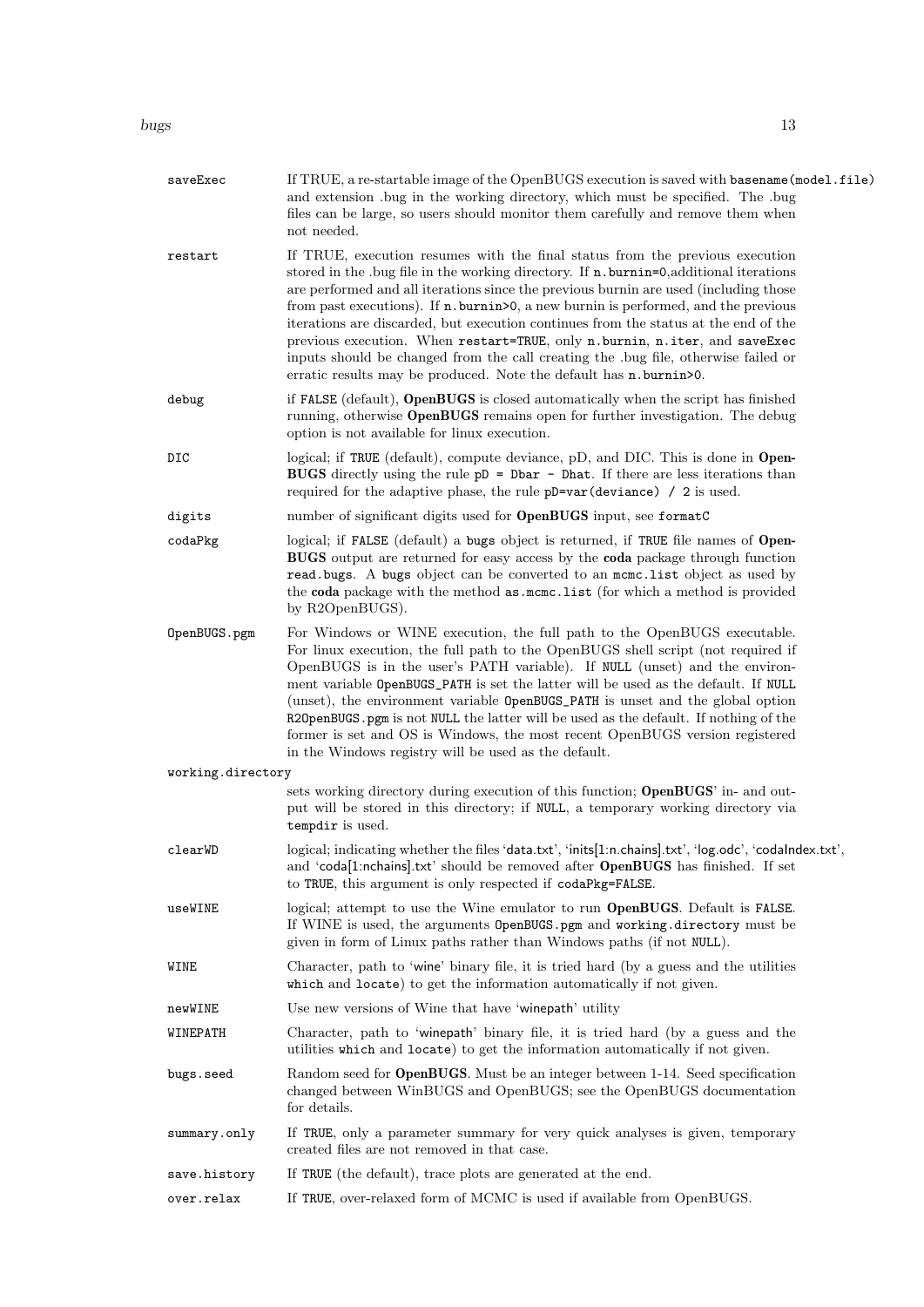### Details

To run:

- 1. Write a BUGS model in an ASCII file (hint: use write.model).
- 2. Go into R.
- 3. Prepare the inputs for the bugs function and run it (see Example section).
- 4. An OpenBUGS window will pop up and R will freeze up. The model will now run in OpenBUGS. It might take awhile. You will see things happening in the Log window within OpenBUGS. When OpenBUGS is done, its window will close and R will work again.
- 5. If an error message appears, re-run with debug=TRUE.

BUGS version support:

• OpenBUGS  $>=3.2.1$ 

Operation system support:

- MS Windowsno problem
- Linux, intel processorsGUI display and graphics not available.
- Mac OS X and Unix in generalpossible with Wine emulation via useWINE=TRUE

If useWINE=TRUE is used, all paths (such as working.directory and model.file, must be given in native (Unix) style, but OpenBUGS.pgm can be given in Windows path style (e.g. "c:/Program Files/OpenBUGS/") or native (Unix) style (e.g. "/path/to/wine/folder/dosdevices/c:/Program Files/OpenBUGS/OpenBU

#### Value

If codaPkg=TRUE the returned values are the names of coda output files written by OpenBUGS containing the Markov Chain Monte Carlo output in the CODA format. This is useful for direct access with read.bugs.

If codaPkg=FALSE, the following values are returned:

| n.chains    | see Section 'Arguments'                                                                                                                                                                                                                                                                                                                                  |
|-------------|----------------------------------------------------------------------------------------------------------------------------------------------------------------------------------------------------------------------------------------------------------------------------------------------------------------------------------------------------------|
| n.iter      | see Section 'Arguments'                                                                                                                                                                                                                                                                                                                                  |
| n.burnin    | see Section 'Arguments'                                                                                                                                                                                                                                                                                                                                  |
| n.thin      | see Section 'Arguments'                                                                                                                                                                                                                                                                                                                                  |
| n.keep      | number of iterations kept per chain (equal to $(n.iter-n.burnin) / n.thin)$ )                                                                                                                                                                                                                                                                            |
| n.sims      | number of posterior simulations (equal to n.chains * n.keep)                                                                                                                                                                                                                                                                                             |
| sims.array  | 3-way array of simulation output, with dimensions n.keep, n.chains, and length of<br>combined parameter vector                                                                                                                                                                                                                                           |
| sims.list   | list of simulated parameters: for each scalar parameter, a vector of length n sims for<br>each vector parameter, a 2-way array of simulations, for each matrix parameter, a<br>3-way array of simulations, etc. (for convenience, the n. keep*n. chains simulations<br>in sims. matrix and sims. list (but NOT sims. array) have been randomly permuted) |
| sims.matrix | matrix of simulation output, with <b>n</b> . chains*n. keep rows and one column for each<br>element of each saved parameter (for convenience, the n.keep*n.chains simu-<br>lations in sims. matrix and sims. list (but NOT sims. array) have been randomly<br>permuted)                                                                                  |
| summary     | summary statistics and convergence information for each saved parameter.                                                                                                                                                                                                                                                                                 |
| mean        | a list of the estimated parameter means                                                                                                                                                                                                                                                                                                                  |
| sd          | a list of the estimated parameter standard deviations                                                                                                                                                                                                                                                                                                    |
| median      | a list of the estimated parameter medians                                                                                                                                                                                                                                                                                                                |
| root.short  | names of argument parameters.to.save and "deviance"                                                                                                                                                                                                                                                                                                      |
| long.short  | indexes; programming stuff                                                                                                                                                                                                                                                                                                                               |
|             | dimension.short dimension of indexes.short                                                                                                                                                                                                                                                                                                               |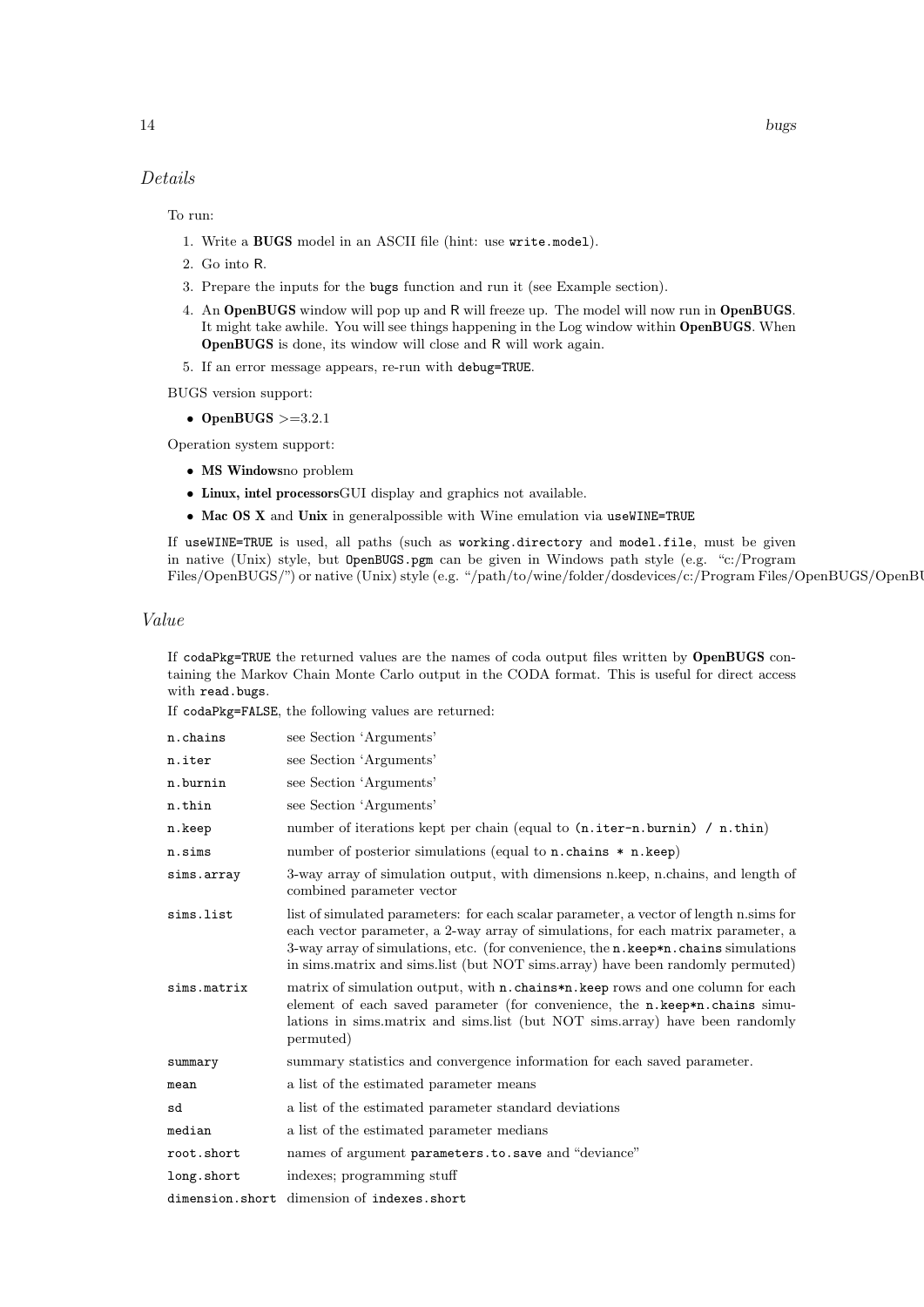| indexes.short | indexes of root.short                                                                                                                                |
|---------------|------------------------------------------------------------------------------------------------------------------------------------------------------|
| last.values   | list of simulations from the most recent iteration; they can be used as starting<br>points if you wish to run <b>OpenBUGS</b> for further iterations |
| pD            | an estimate of the effective number of parameters, for calculations see the section<br>"Arguments".                                                  |
| DIC.          | $mean(deviance) + pD$                                                                                                                                |

### $Author(s)$

Andrew Gelman, (gelman@stat.columbia.edu), <http:/www.stat.columbia.edu/~gelman/bugsR/>; modifications and packaged by Sibylle Sturtz,  $\frac{\text{sturtz@statistik.tu-dortmund.de}}{\text{dortmund.de}}}$ , Uwe Ligges, and Neal Thomas

#### References

Gelman, A., Carlin, J.B., Stern, H.S., Rubin, D.B. (2003): Bayesian Data Analysis, 2nd edition, CRC Press.

Sturtz, S., Ligges, U., Gelman, A. (2005): R2WinBUGS: A Package for Running WinBUGS from R. Journal of Statistical Software 12(3), 1-16.

### See Also

print.bugs, plot.bugs, as well as coda and BRugs packages

#### Examples

```
# An example model file is given in:
model.file <- system.file(package="R2OpenBUGS", "model", "schools.txt")
# Let's take a look:
file.show(model.file)
# Some example data (see ?schools for details):
data(schools)
schools
J <- nrow(schools)
y <- schools$estimate
sigma.y <- schools$sd
data <- list ("J", "y", "sigma.y")
inits <- function(){
   list(theta=rnorm(J, 0, 100), mu.theta=rnorm(1, 0, 100),
        sigma.theta=runif(1, 0, 100))
}
## or alternatively something like:
# inits <- list(
   list(theta=rrnorm(J, 0, 90), mu.theta=rrnorm(1, 0, 90),# sigma.theta=runif(1, 0, 90)),
# list(theta=rnorm(J, 0, 100), mu.theta=rnorm(1, 0, 100),
# sigma.theta=runif(1, 0, 100))
# list(theta=rnorm(J, 0, 110), mu.theta=rnorm(1, 0, 110),
# sigma.theta=runif(1, 0, 110)))
parameters <- c("theta", "mu.theta", "sigma.theta")
## Not run:
## You may need to specify "OpenBUGS.pgm"
```